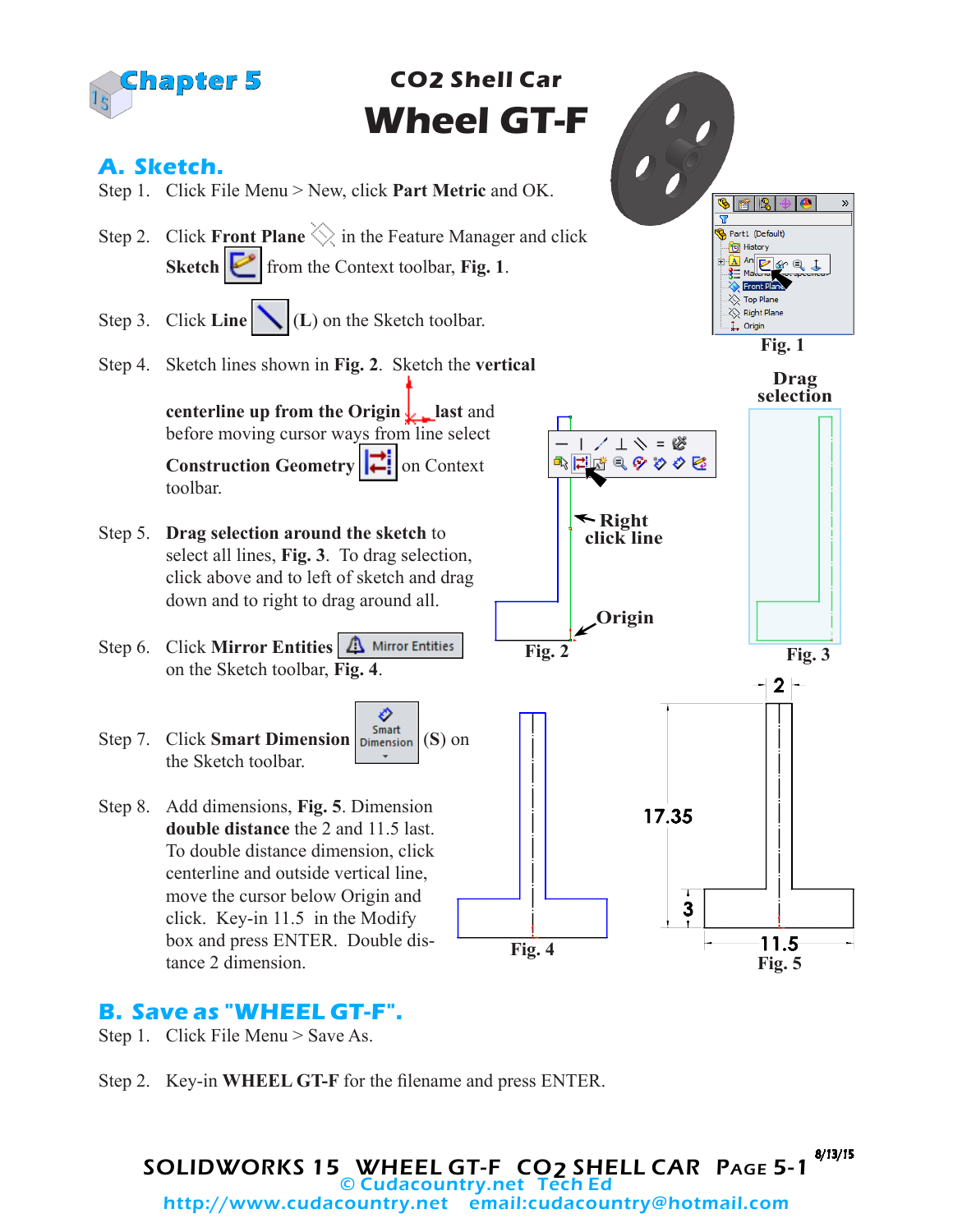## **C. Revolve.**



**Fig. 11**

SOLIDWORKS 15 WHEEL GT-F CO2 SHELL CAR Page 5-2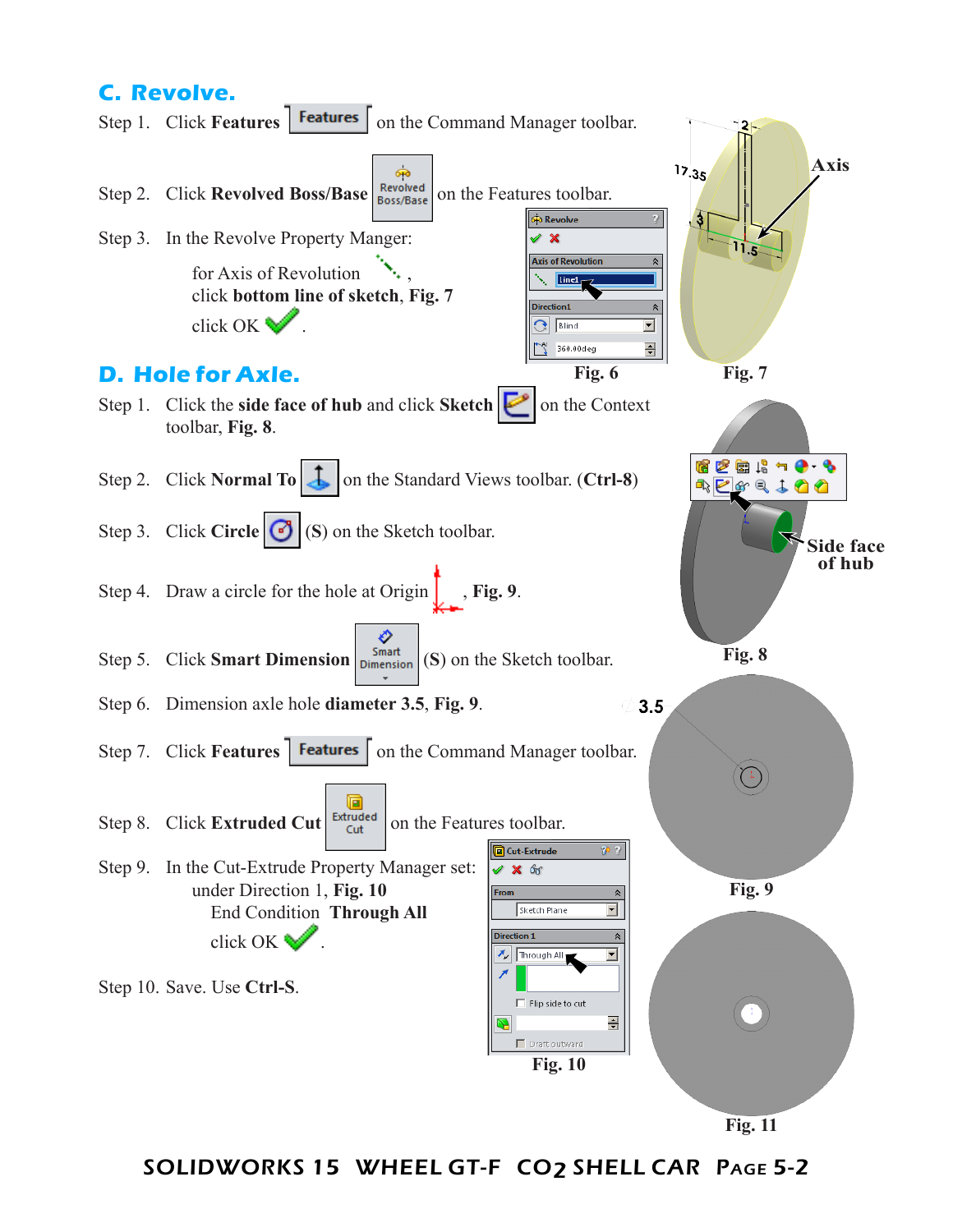

**Fig. 14 Fig. 15**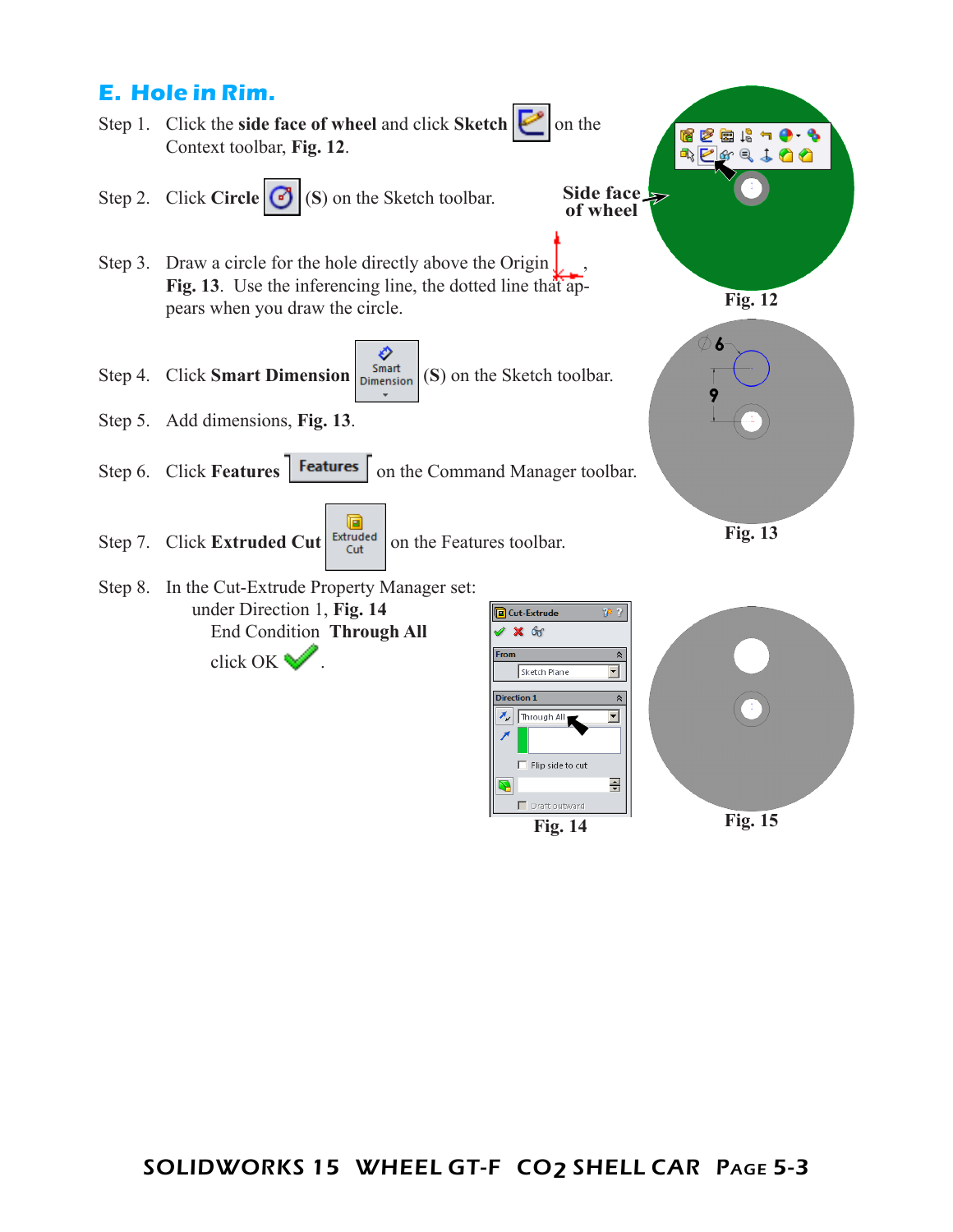# **F. Circular Pattern for Hole.**

Step 1. Click **Isometric D** on the Standard Views toolbar. (Ctrl-7)

 $\frac{000}{000}$ Step 2. Click **Circular Pattern**  $\left|\frac{1}{2}\right|$  Circular Pattern in the Linear Pattern flyout  $\left|\frac{linear}{Pattern}\right|$  on the Features toolbar. Click the **flyout arrow the select Circular Pattern.** ₿ Circular Pattern Step 3. In the Circular Pattern Property Manager set:  $\mathscr{L}$   $\mathbb{X}$ under Features and Faces, **Fig. 16 Parameters**  $\hat{\mathbf{x}}$  click **Cut-Extrude2** in graphics area, **Fig. 17 G** Face<1> **Cut Extrude2** 360.00deg 츾 under Parameters  $\frac{300}{900}$  4 츾 **Axis** .<br>al spacing click in **Pattern Axes** box Þ es and Far click **cylindrical face of hub**, **Fig. 17** Cut-Extrude: **Number of Instances**  $\frac{6}{9}$   $\frac{1}{9}$  4 check **Equal spacing**  $\blacksquare$ under Options  $\overline{\Box}$  Bodies check **Geometry pattern Instances to Skip**  $\propto$ click OK . Geometry pattern **Fig. 17**  $\nabla$  Propagate visual<br>properties **G. Mate Reference.** C Full preview Step 1. Click the **inside cylindrical face of axle hole** to select it, **Fig. 18**. C Partial preview **Fig. 16 Q** Mate Reference Step 2. Click **Reference Geometry Geometry** on the Features toolbar and **Mate**  $\mathscr{L}$   $\mathbb{X}$ **Reference** from the menu. **Reference Name**  $\hat{\mathcal{R}}$ Default Step 3. In the Mate Reference Property Manager **Primary Reference Entity**  $Factor 1$ click OK , **Fig. 19. Default**  $\overline{\phantom{a}}$  $\lambda$  Any न **Secondary Reference Entity**  $\hat{\mathbb{X}}$ 위 **B** Default  $\overline{\mathbf{r}}$  $\sqrt{\frac{1}{2}}$  Any  $\overline{\phantom{0}}$ **FaceTertiary Reference Entity**  $\hat{\mathcal{R}}$ R I **Fig. 18 B** Default  $\overline{\mathbf{r}}$  $\overline{\phantom{0}}$  $\lambda$  Any

**Fig. 19**